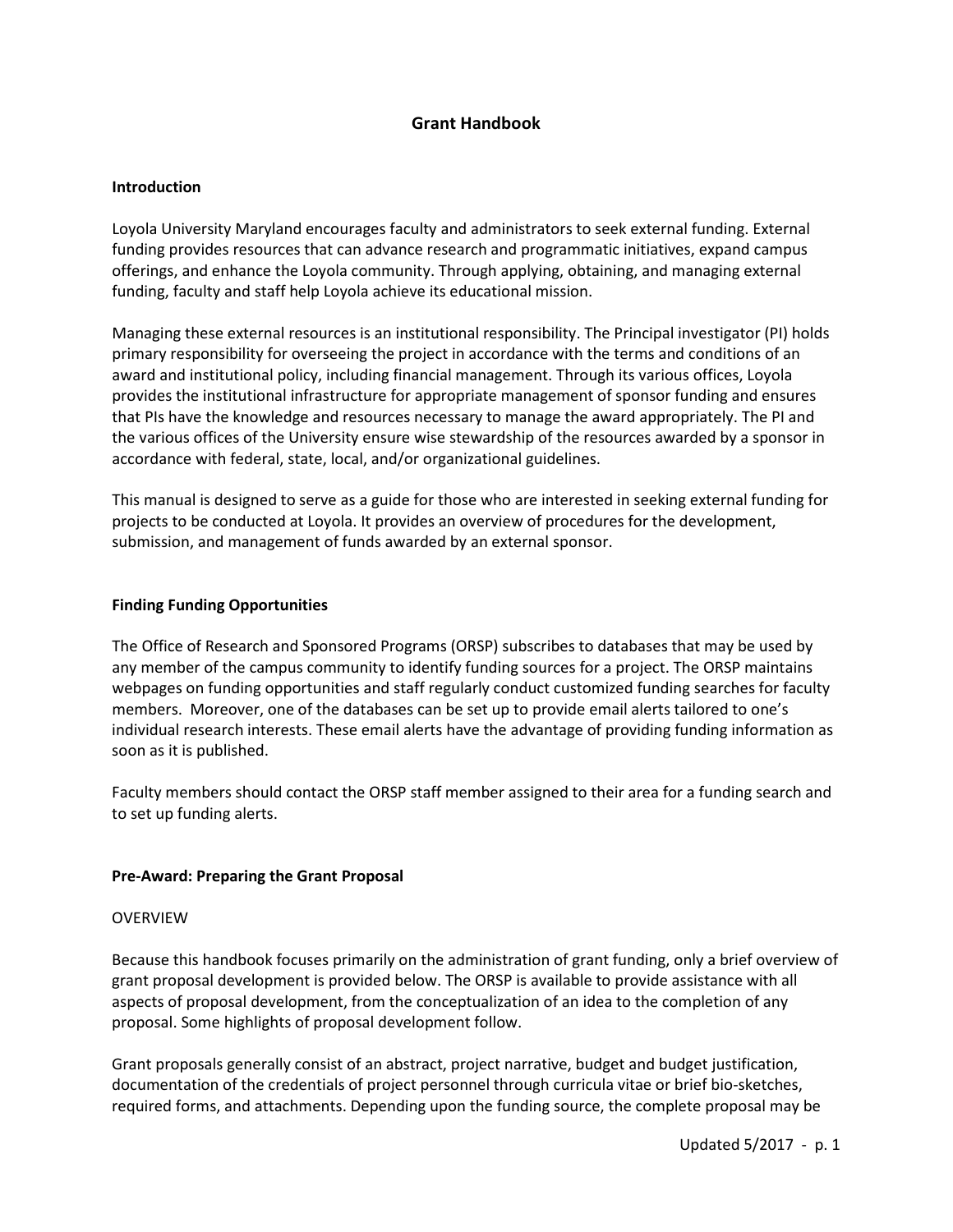only a few pages or well over 100 pages, including attachments. Proposals submitted to a government agency are the most detailed.

Writing a proposal is part art and part science, regardless of the topic at hand. The science of proposal writing includes having a comprehensive understanding of the requirements of the funding opportunity and conveying the details of the planned project, including its importance, the methodological approach, and the plans for its completion and evaluation. To be successful, grant writers must familiarize themselves with the grant guidelines, both those found in the program announcement and the more general grant guidelines that cover all applications submitted to an agency. Additionally, it is critical to understand the mission of an organization so as to best position the proposal. This information is available on the organization's website and should be carefully reviewed before proposal development begins.

The art of proposal writing refers to the need to tell the story of the project in a way that is convincing to the reader. Grant writing must be both factual and persuasive. Indeed, it is critical to capture the reader in the first few sentences and the first few pages in order to ensure that the reader is compelled to give the proposal a complete review. Keep in mind that in the case of government funding, you are asking the agency to dedicate taxpayer money to your project; why is your project more deserving than others? Further, peer reviewers are generally busy people who face reviewing a stack of lengthy proposals in a short period of time. Make your proposal easy to read: clarity, the ability to find information easily, and attention to details are key. Additionally, it is important to convey the context of your project and how it fits with the organization's mission. How does your project fit in the bigger picture, not only in your field but also in the University or the community? Being able to describe this in a convincing way can help your proposal rise to the top. Oftentimes the ORSP and/or others on campus can be helpful in providing information about initiatives that may complement your own.

All of this points to the need to start the proposal development process early, ideally at least six months in advance. Allowing the time for your idea to mature, to complete several drafts, to circulate it to trusted colleagues for review, to let it sit, and to approach it with fresh eyes can be critical to the development of a strong proposal.

The ORSP website has links to documents that provide guidance in proposal development. Staff provide support in proposal review and in the completion of the non-technical pieces of an application. The earlier that you reach out to the ORSP the more help that ORSP staff can provide. The ORSP often develops the budget in consultation with project personnel. Detail about budget development is included below.

## BUDGET DEVELOPMENT:

The budget is the financial expression of the activities planned to accomplish the project. The budget should be prudent; that is, it should demonstrate that the applicant will accomplish the project activities in a cost-effective manner. However, the budget also must demonstrate that the project can be accomplished given the resources that are requested (as well as any that may be contributed by the University). In fact, a budget that does not request sufficient support is likely to be viewed as equally deficient as a budget that appears excessive, as grant officers do not want to support projects that cannot be accomplished.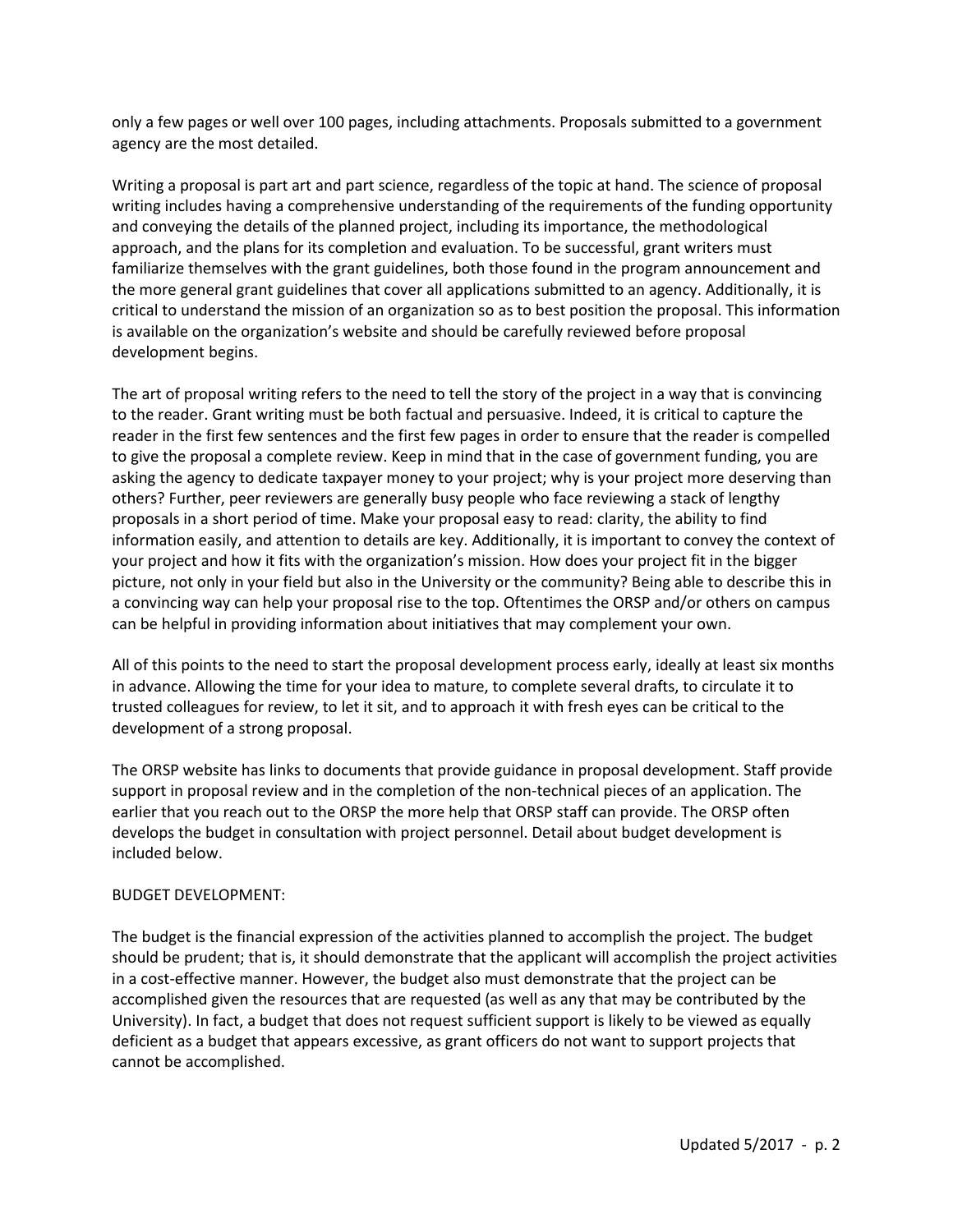Budgets must adhere to the grantor's requirements and institutional policy. The ORSP regularly assists PIs with budget development.

The following provides information on selected items that are often part of a budget request:

*Academic Year Compensation to Faculty*: Loyola adheres to Office of Management and Budget (OMB) 2 CFR 200 Uniform Administrative Requirements, Cost Principles, and Audit Requirements for Federal Awards (Uniform Guidance), and agency guidelines that prohibit providing compensation to faculty members in excess of their base salary rate. However, extra compensation is permitted in unusual cases where consultation is across departmental lines or involves a separate or remote operation, and the work performed is in addition to one's regular departmental load. These charges must be clearly and specifically identified in the budget that is submitted to the external agency. Because many state and local grants are federal source funds, this requirement applies to all government grants.

*Summer Compensation to Faculty*: Loyola faculty are on a 10-month calendar, thus, summer compensation from grants should be budgeted at the rate of 10% of academic year salary for one month full-time effort on a project. The maximum amount of summer compensation from grants is 20% of academic year salary. Faculty members who request two months of summer support at 100% effort may not engage in other activities such as teaching, other Loyola-sponsored research efforts, administrative duties, etc.

*Full-time Exempt Employees*: Twelve-month full-time exempt employees may not earn excess compensation from sponsored programs with one exception. If an employee engages in an activity for which any other staff member would receive extra compensation, the equivalent stipend may be paid so long as it is clearly delineated in the budget submitted to and approved by the grantor. For example, it would be permissible to request the stipend that is regularly paid to an administrator who co-teaches a new section of a Messina course so long as the request was clearly explained in the proposal budget, was not supplanting existing funding, and was approved by the sponsor.

*Part-time Staff and Administrators*: Grant-funded compensation that increases the work schedule for a part-time employee must be paid at the same rate as any Loyola-funded compensation. The PI should work with the ORSP during the budgeting phase to ensure that administrative approvals are obtained if it is necessary to increase a part-time employee's hours. Additionally, the increased hours may change benefits eligibility and must be approved by institutional authorities and budgeted for accordingly. The PI is responsible for ensuring that the part-time employee understands that the increased hours will not be continued beyond the grant period.

*Benefits*: The standard benefit rate should be applied to salary calculations for all non-student personnel during the academic year. FICA (7.65%) is applied to all stipends paid to faculty or staff during the academic year or summer months. FICA is applied to any compensation paid to a student during the summer months. During the academic year, FICA is applied to compensation for graduate students but it Is not applied for undergraduate students.

*Course Release:* Faculty who are dedicating significant time to a project sometimes require a course release. Each course is presumed to require 10% of a faculty member's academic year effort. Thus the budget request for a course release should be calculated at the rate of 10% of academic year salary plus benefits. Faculty members who require a course release should discuss this with their chair in the early stages of proposal preparation to be sure that the department can accommodate the request. The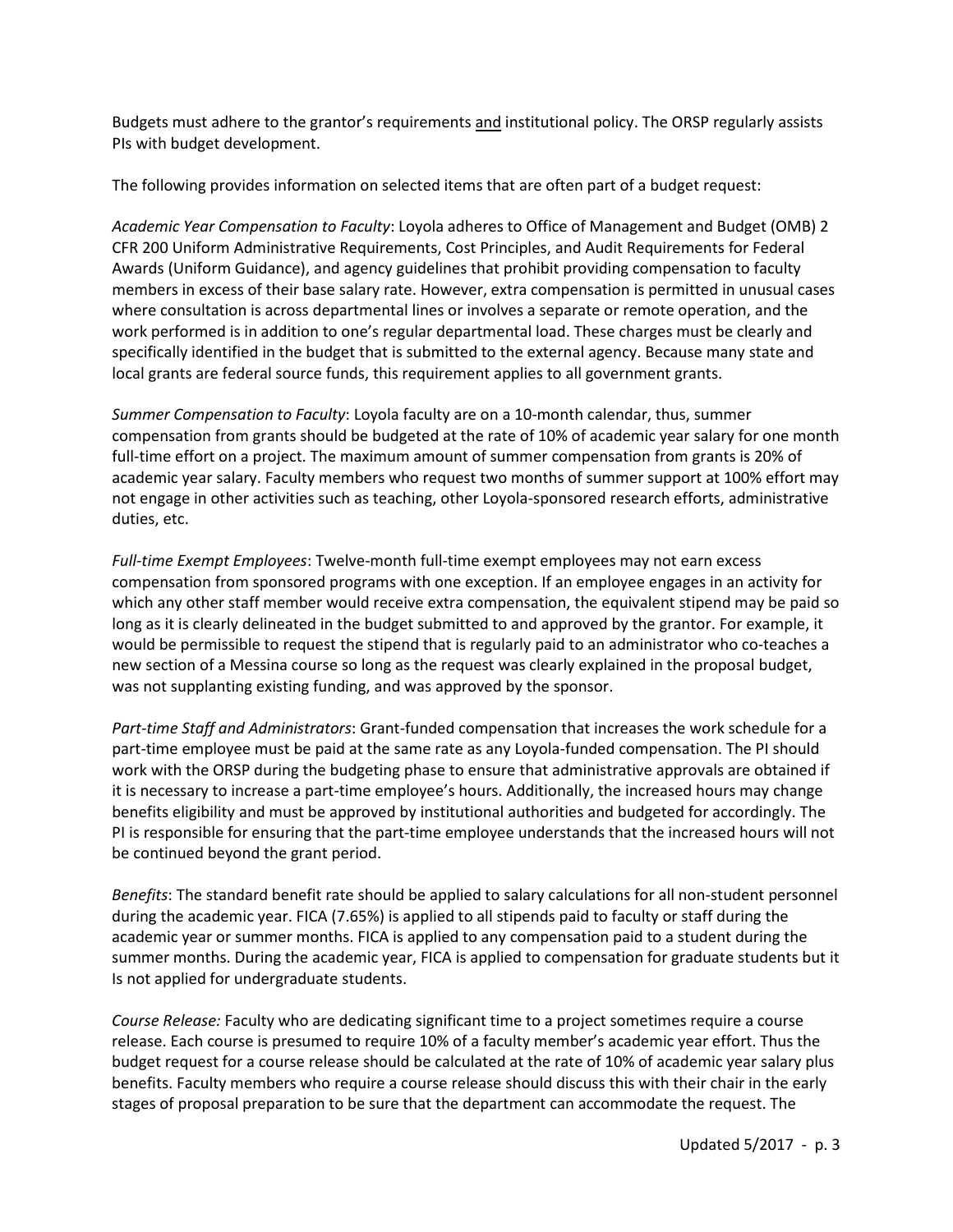number of course releases required for a project must be indicated on the routing form. During the routing process the chair, dean, and, if more than one course release annually is requested, the Vice President for Academic Affairs confirm that the necessary course releases (which have been indicated on the routing form) will be granted if the project is funded.

*Equipment:* The federal government defines equipment as tangible nonexpendable personal property including exempt property charged directly to the award having a useful life of more than one year and an acquisition cost of \$5,000 or more per unit. Purchases that do not meet this definition should be budgeted as supplies rather than as equipment.

*Alcohol*: Government funds may not be used to pay for alcohol.

*Entertainment*: Government funds may not be used to pay for entertainment.

*Meetings and Conferences*: Business related meeting costs are allowable when the primary purpose is to disseminate technical information. Costs for meetings should be discussed with the ORSP when the budget is being developed*.* 

*Indirect Costs:* Loyola negotiates a Facilities and Administrative Costs or Indirect Cost rate with the federal government every four years. Loyola's rate is negotiated with the U.S. Department of Health and Human Services. The current rate can be found on the ORSP website. All proposals to federal agencies should use the federally negotiated rate unless restricted by the federal agency. Because state, local and foundational grants generally provide less than the federal rate, it is Loyola's policy to request the maximum allowable amount. Generally this is 8-20% of total direct costs.

*Matching Funds and In-kind Contributions*: Some awards require the University to allocate additional resources to achieve the grant objectives. This cost sharing could be Matching Funds, where the University agrees to provide cash resources to support the grant, or In-kind Contributions, where the University would allow non-cash resources, such as faculty time, to be used to support the grant.

Generally, a match or in-kind contribution should not be committed unless required. A match or in-kind contribution committed to a project must be approved during the routing process. Quantified contributions must be tracked upon award. This includes those committed by Loyola and any partners participating in a project.

A match or in-kind contribution may only be obligated against one grant. For example, if Loyola demonstrates that it has spent \$5,000 in supplies as part of the required match for one grant it cannot use these same \$5,000 to fulfill an obligation of matching funds to another organization that is supporting the same or a different project.

The ORSP works with PIs to facilitate approval of any contribution that may be required by a sponsor. While this occurs formally through the routing process, it is important to discuss this early in order to allow sufficient time for the contribution to be approved. If a contribution has not been requested and formally approved during the routing process, it will not be available when the award is received. In such cases, and particularly if the contribution is substantial, the University may choose to decline the award.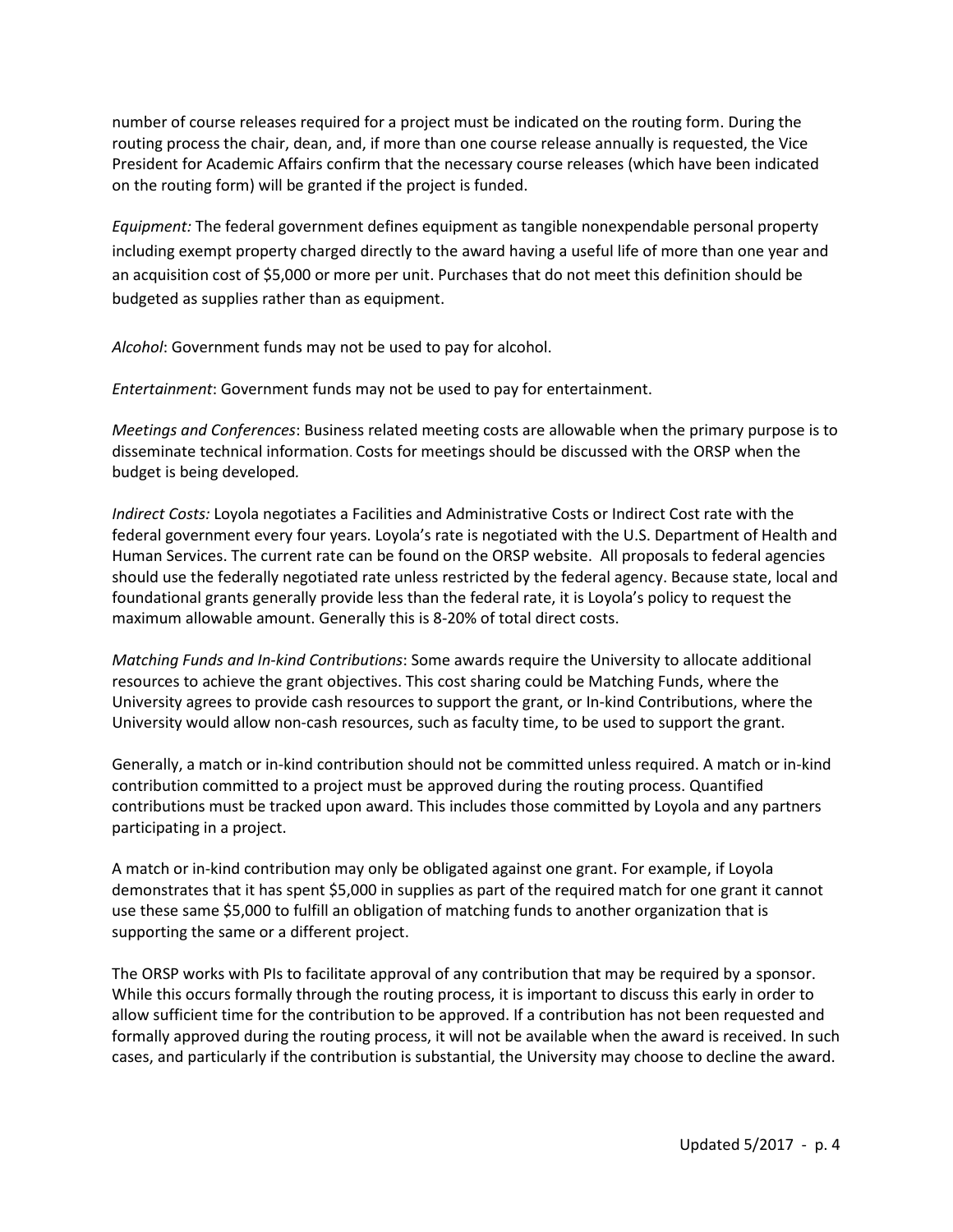## THE ROUTING PROCESS:

[The Loyola University routing policy](http://www.loyola.edu/academics/research/orsp/funding/applying/routing_authorization.pdf) requires an internal review process for all proposals that will be submitted to external sponsors as well as all proposals that include a commitment of faculty time.

### **Managing a Grant Award: Post-Award Set-up**

### AWARD NOTIFICATION:

Upon award, a grantor may send notification to the PI, the ORSP, the Controller's office, or the Vice President for Academic Affairs. If notification of an award is sent to the PI, it should be forwarded immediately, along with all accompanying information, to the ORSP. The ORSP will review the terms and conditions of the award, ensuring that they are acceptable to the University. The ORSP may contact the PI during this process, and the PI should raise any questions or concerns that he or she may have, as the University is in a position to negotiate the terms of the agreement before it is signed.

The PI may not sign a grant award or contract. Forward such documents to the ORSP for signature by the appropriate authorized personnel.

In the case of grants awarded by certain private foundations, the Office of Corporate & Foundation Relations is responsible for overseeing that appropriate University approvals are obtained.

### ROLES & RESPONSIBILITIES:

The Principal Investigator is the project lead. He or she is responsible for the appropriate conduct of the project in accordance with the terms and conditions of the grant and University policies. It is the ultimate responsibility of the PI to ensure all expenditures charged to the grant are allowable and are relevant to achieving the grant's objectives.

The University, primarily through the ORSP and the Controller's Office, is responsible for ensuring that PIs have the support and knowledge of grantor requirements so as to perform the project in accordance with grantor regulations. While the ORSP does not oversee financial reporting, it assists faculty members in interpreting the grant terms and conditions, facilitates compensation payments, authorizes changes to be made in accordance with agency rules and requirements, and monitors project performance. The ORSP should be contacted whenever changes are required as ORSP staff will provide guidance on approvals that may be required and facilitate any required changes. The Controller's Office and other departments within the Finance Division perform accounting and financial reporting functions to provide the infrastructure needed to ensure that the grantor's funds are managed in accordance with fiscal requirements and federal regulations, including that spending is in accordance with the approved budget, grantor requirements, and the grant period.

## ACCOUNT SET-UP:

Once a sponsored project agreement has been fully executed, the ORSP will complete the Grant/Contract Award - Account Set-up Form and forward it to the Controller's Office with other relevant documents. The Grant/Contract Award - Account Set-up Form details the approved budget for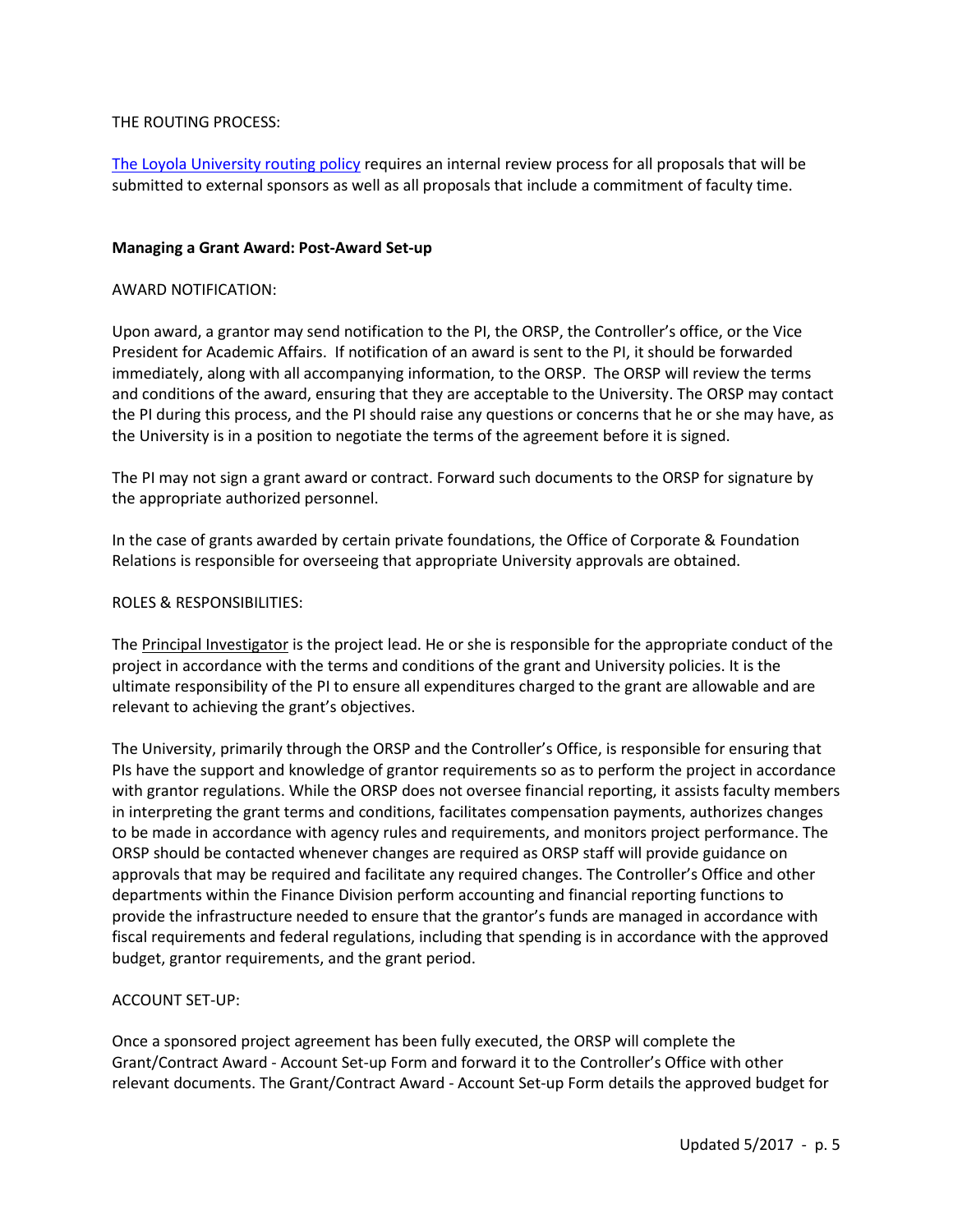the project and provides other information important to the establishment of an account and monitoring of the project.

The following materials will be distributed to the PI and the Controller's Office:

- Account Set-up Form
- Notice of Award Document/Contract
- Final Proposal
- Grant Terms and Conditions

Each grant will be assigned a major code (department code) to help maintain and track costs within the University's accounting system. It is the responsibility of the PI to maintain and monitor these accounts on at least a monthly basis. The MyBudget application available via InsideLoyola will assist in this process by providing real-time fiscal information. It is an easy way to view the approved budget and compare it to the expenditures that are charged to the grant account so that the PI and/or designee may verify the accuracy of the charges applied to the grant. For training in the use of MyBudget or concerns related to the grant activity, the PI should contact the Controller's Office.

### PRELIMINARY MEETING:

The ORSP will convene a meeting with the PI and the Controller's Office to discuss the management of the new award. The meeting provides an opportunity to cover key compliance issues, to educate the PI on the types of information that he or she can expect to receive from the Controller's Office, as well as to answer questions such as who to contact for assistance. The PI is encouraged to invite support staff or others who may provide assistance with ordering grant-related materials, making grant-funded travel arrangements, etc.

#### INDIRECT COST DISTRIBUTION:

As defined by federal regulations, indirect costs, also known as Facilities and Administrative Costs, are costs that are incurred for common or joint objectives and therefore cannot be identified readily and specifically with a particular sponsored project, an instructional activity, or any other institutional activity.

To promote sponsored research activities, the University shares 20% of the indirect cost recovery associated with a successful grant proposal with the department of the PI. An additional 20% of indirect cost recovery is shared with the department's dean. When the grant account is established, the Controller's Office forwards information to the Director of Resource Management who transfers the requisite funds into an account established for the department and the dean. Indirect costs are distributed at the beginning of the grant and carry over from year-to-year.

## SPECIAL NOTE RELATED TO CERTAIN CONTRACTS:

Generally, once an account has been established and the grant period started, the PI may draw on the account. However, for certain business relationships, especially those related to sub-awards, subcontracts, and certain partnerships/letters of agreement/contracts, additional approval must be obtained to ensure the University is legally protected and the business partner/vendor agrees to certain University policies. This will be discussed during the preliminary meeting.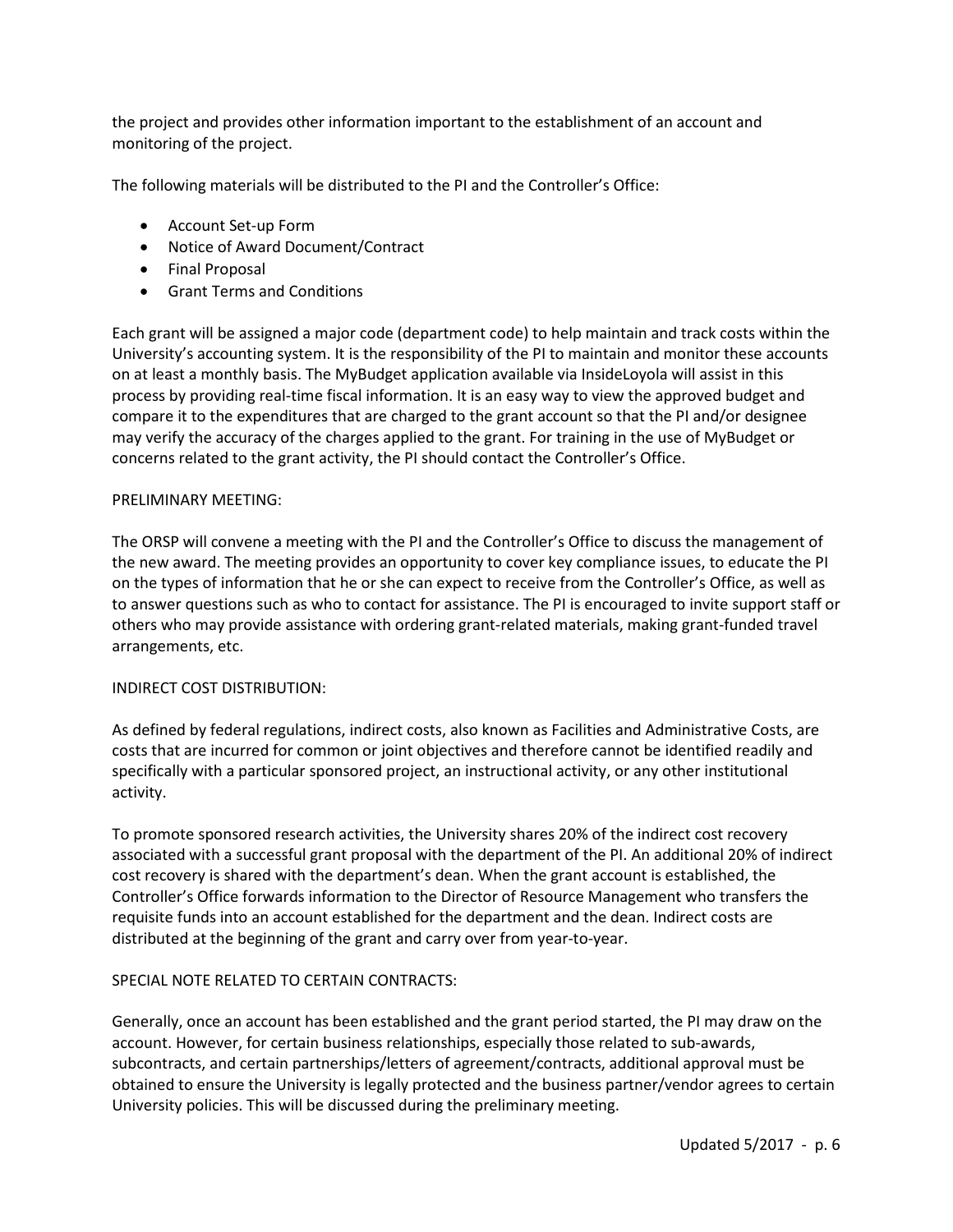## **Managing a Grant Award: Non-Financial Compliance**

PIs must adhere to University policies and procedures for non-financial compliance issues. The most common of these is the requirement to obtain approval for research involving human participants. Information on Loyola's policy and procedures for research involving human participants is found on https://inside.loyola.edu/academics/research/orsp/compliance.

### **Managing a Grant Award: Financial Compliance**

Loyola's policy is to adhere to generally accepted accounting principles including the provisions of OMB 2 CFR 200, commonly known as the Uniform Guidance as required. The overriding principle for financial management of grants, particularly government grants, is to ensure that all charges are:

- Allowable
	- o consistent with: the Uniform Guidance, agency-specific requirements, award documents, and institutional policy
- Reasonable
	- o necessary for the performance of the project and in an amount that would be deemed reasonable for business conduct
- Allocable
	- o incurred solely to advance the work of the grant
- Consistent
	- o treated in the same manner regardless of the source of funding.

The information on budget development (link) aligns with the Uniform Guidance, which provides guidelines on the allowability of costs.

In addition, the following links provide detailed information on the costing principles and grant management requirements required by the federal government and selected federal agencies:

- OMB 2CFR 200 Uniform Administrative Requirements, Cost Principles, and Audit Requirements for Federal Awards (https://www.ecfr.gov/cgi-bin/textidx?tpl=/ecfrbrowse/Title02/2cfr200\_main\_02.tpl)
- National Science Foundation [\(NSF\)](http://www.nsf.gov/)
- National Institutes of Healt[h \(NIH\)](http://www.nih.gov/)
- National Endowment for the Humanitie[s \(NEH\)](http://www.neh.gov/)

When PIs have questions concerning these guidelines they should contact the ORSP.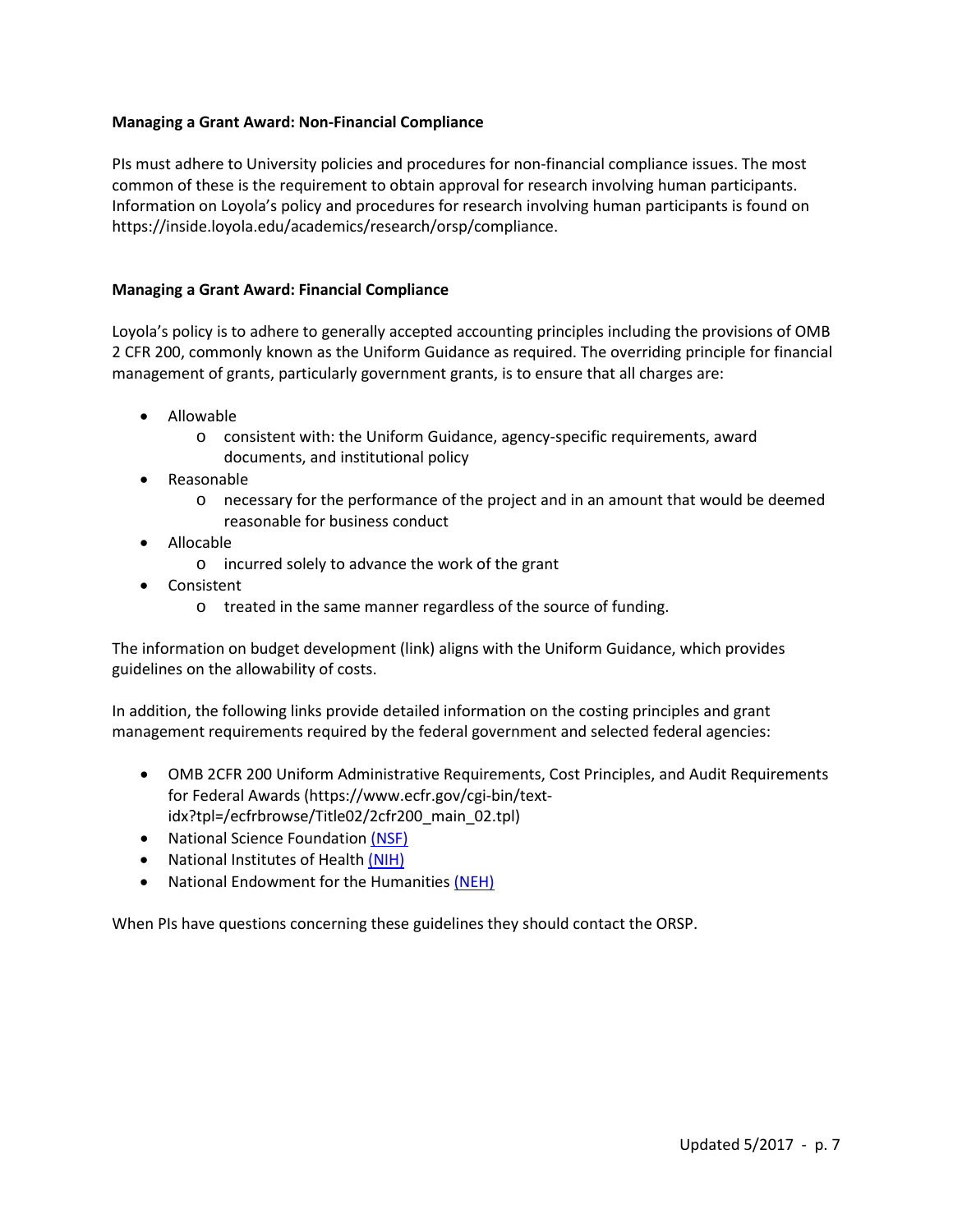## **Managing a Grant Award: Expense Management – General**

#### FINANCIAL TRANSACTIONS:

The PI is responsible for initiating payments to be made from the grant. It is important that financial transactions be processed on a timely basis. Project-related expenses should be charged directly to the grant account.

Frequent journal entries that transfer expense to or from a grant account and/or major deviations from projected spending patterns may raise grantor concerns about financial accountability. See below for more detail.

The PI must monitor the grant budget and spending activity closely so as to not spend more than is available. To minimize this possibility, if the grant is overspent, the PI will be notified by the Controller's Office. Excess expenses are not allowable and must be moved to another funding source. Grant accounts may be frozen at this time.

### BUDGET ADJUSTMENTS:

If during the grant period the PI needs to reallocate funds originally approved by the funding agency, they should first contact the ORSP for approval. If applicable, the ORSP will contact the funding agency for any additional approval needed. Once approved by the ORSP and/or grantor, the ORSP provides documentation to the Controller's Office via email, if needed. If required by the granting agency, the ORSP will work with the PI to ensure a Budget Adjustment Form is submitted to the Controller's Office.

### EXPENDITURE TRANSFERS:

Cost transfers/corrections are adjustments made via journal entry to transfer expenses from one account to another. They are necessary when an expense has been mischarged. Regulations require that cost transfers are well documented and be made on a timely basis. Further, these manual adjustments are an area of focus for auditors. The following are potential red flags:

- Cost transfers which charge a grant account toward the end of a project
- Cost transfers that move charges from one grant account to another
- Cost transfers which do not contain a detailed explanation
- Cost transfers made more than 90 days after the date that the expenditures was originally charged to an account
- An excessive number of cost transfers

PIs should scrutinize their grant account on a regular basis so that any necessary corrections can be made on a timely basis. When a cost transfer is necessary, the PI should submit an [Expenditure](https://inside.loyola.edu/financialservices/files/EXPENDITURE%20TRANSFER%20REQUES%20082510%5b1%5d-form.pdf) Transfer [Form](https://inside.loyola.edu/financialservices/files/EXPENDITURE%20TRANSFER%20REQUES%20082510%5b1%5d-form.pdf) to the ORSP for review with a complete explanation as to why the transfer is necessary. An explanation such as "to move the expense to account xxx" is not acceptable. The PI should include all applicable back up associated with the transfer (i.e. MyBudget screen shots of the charge(s), invoices, correspondences, etc.) when sending the form. The ORSP will then submit the form to the Controller's Office.

The Controller's Office will review the cost transfer to ensure it aligns with grantor regulations before processing the transaction.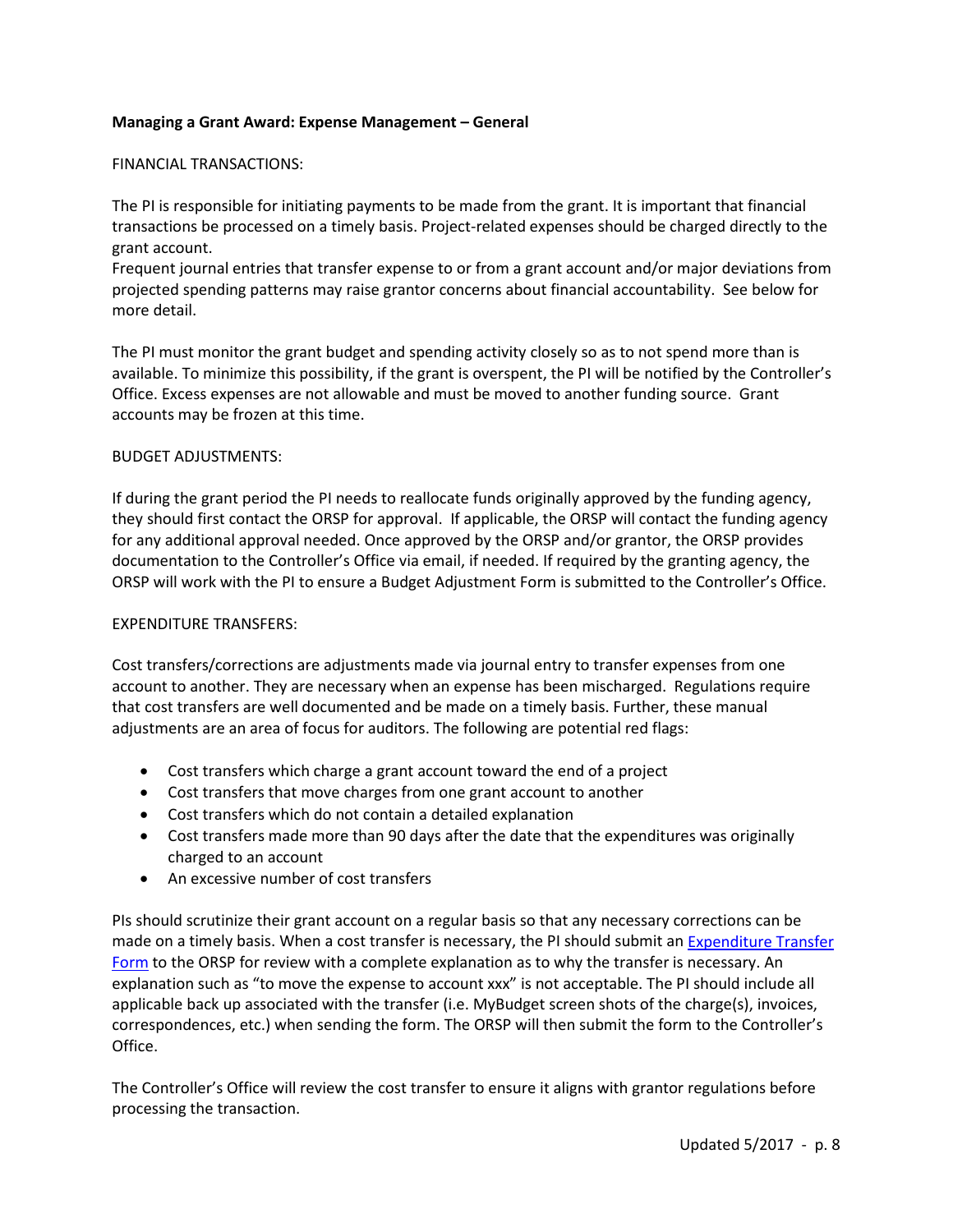## MONTHLY REVIEW OF GRANT ACTIVITY:

PIs are responsible for reviewing their grant activity monthly. The MyBudget application available via InsideLoyola is critical to achieving this task by providing real-time fiscal information on-demand. PI's should review it to ensure that expenses posted to the grant are appropriate and that all expenses expected are included. The PI is responsible for contacting the Controller's Office if adjustments are needed or if there are questions related to the financial transactions.

### **Managing a Grant Award: Expense Management – Non-Payroll Activity**

### PURCHASING:

Grant purchases follow the same process as purchases made using non-grant resources. They may be made via invoices, petty cash advances, reimbursement requests, or use of a procurement card; see the Accounts Payable website for the University's policies and procedures surrounding these transactions. The PI is responsible for ensuring that each purchase is in compliance with all grant and [University](https://inside.loyola.edu/financialservices/accountspayable/policies/index.html)  [spending policies.](https://inside.loyola.edu/financialservices/accountspayable/policies/index.html)

### DEBARMENT AND SUSPENSION POLICY:

Government funds may not be used to pay vendors or contracts with certain parties who are debarred, suspended, or otherwise excluded from or ineligible for participation in Federal Assistance programs or activities, as listed on the [U.S. Federal Governments Excluded Parties \(Vendor\) list.](https://www.epls.gov/) Loyola policy is to not procure goods or services or make contract purchases from an entity or individual included on the debarment list. The Accounts Payable Office verifies that all new vendors are not included in the listing and makes periodic checks of existing vendors to ensure that they are not in the excluded vendor list. Contracts or sub-awards made to a sub-grantee will include a certification clause regarding its exclusion status and that of its principal employees from the federal debarment list.

#### GRANT PROCUREMENT POLICY:

Loyola will implement the new procurement requirements required by the Uniform Guidance effective June 1, 2018. In the interim the University will adhere to its internal procurement policy for all purchases. This policy exceeds the requirements of OMB Circular A-110, section .43, which requires that procurement transactions are conducted in a manner to provide, to the maximum extent practical, open and free competition.

Briefly, Loyola's procurement policy is as follows:

| Less than \$10,000 | PI may make discretionary purchases without formal competition.                                                                                                     |
|--------------------|---------------------------------------------------------------------------------------------------------------------------------------------------------------------|
| Over \$10,000      | Written records must be maintained documenting the basis for vendor<br>selection as well as a minimum of three written or verbal quotes.                            |
|                    | Sole Source Purchases For purchases over \$10,000 wherein a bid process is not feasible, a<br>written justification must be provided for any sole source purchases. |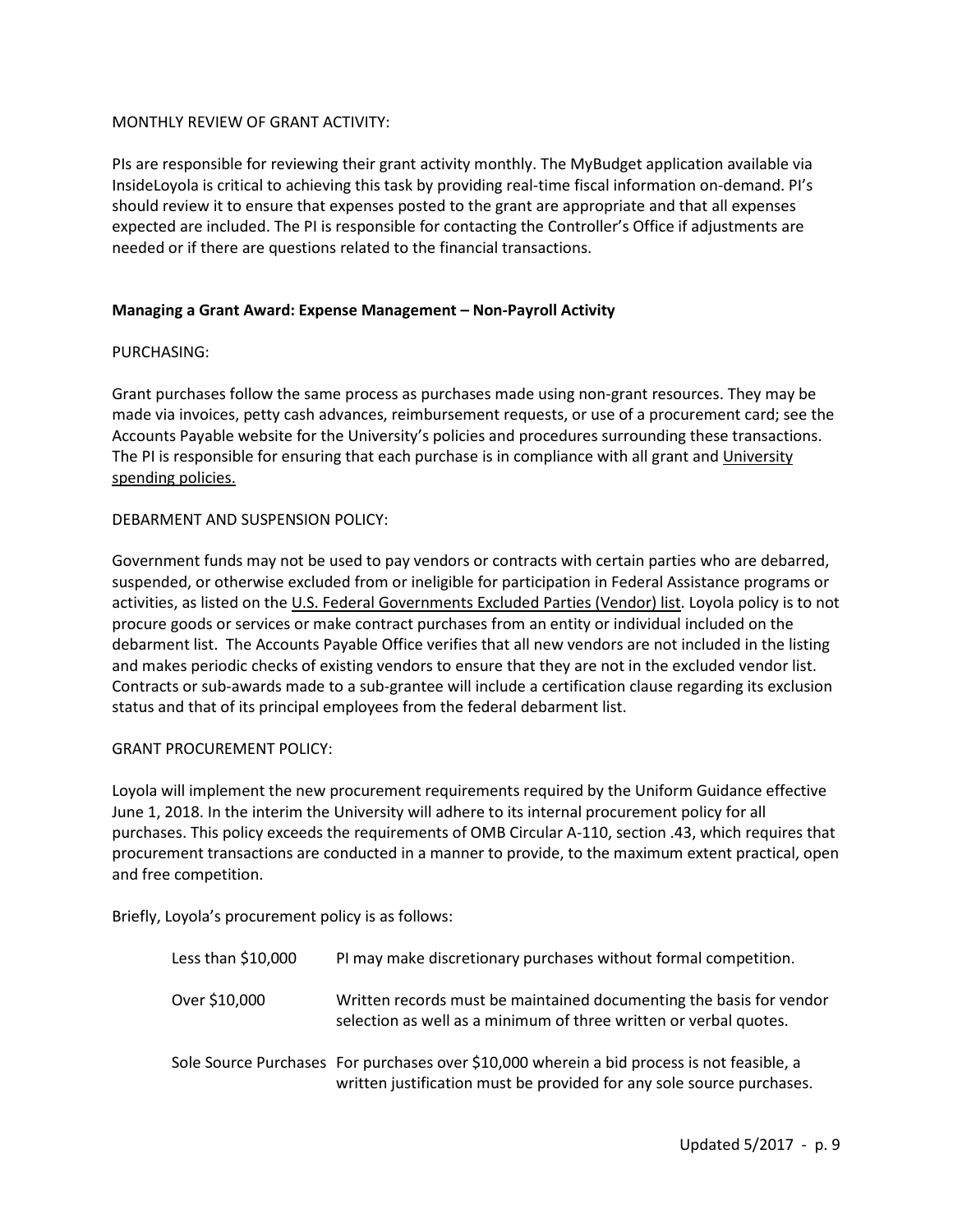University approval would need to be obtained in accordance with Loyola's Signature Authorization Levels for Purchasing Policy.

## EQUIPMENT:

Ownership of grant-funded equipment vests with Loyola. If a PI should separate from Loyola and pursue employment at another institution, Loyola would retain the equipment. Equipment purchased with grant funds may not be disposed of or used for other projects (the latter, during the award period) without clearance from the funding agency. The ORSP would contact the agency for this clearance.

Grant-funded equipment is subject to inventory control procedures similar to that of other capital assets. Physical inventory observations will be conducted regularly throughout the life of the equipment, regardless of the grant end date.

## SUBCONTRACTS, SUB-AWARDS, PARTNER AGREEMENTS:

The ORSP will oversee the development and execution of subcontracts and sub-agreements for all grants/sponsored projects. Payments may not be processed to subcontractors or sub-awardees before fully executed documents are in place. These agreements must contain an assurance that the outside entity will abide by the terms and regulations established by the federal government or other sponsor and that they are not debarred or suspended from doing business with the federal government. Before approving an invoice for a subcontractor or other partner, the PI is responsible for ensuring that the corresponding work has been satisfactorily completed.

Payments to outside consultants, partners or sub-awardees must be made on a cost reimbursement basis unless otherwise provided for in the written agreement between Loyola and the outside entity.

## TRAVEL:

Loyola's policies and procedures for travel are located on the Accounts Payable webpage. Note that the Fly America Act requires use of US flag air carriers for government-funded foreign travel when available. Contact Accounts Payable for guidance in meeting this requirement. If travel includes requests for reimbursements for meals the PI must ensure that alcoholic beverages are not charged to the grant.

## **Managing a Grant Award: Expense Management – Payroll Activity**

## HIRING GRANT PERSONNEL:

Grant budgets may include salary funding to allow the University to hire additional personnel to help fulfill the grant's objectives. This could include full-time or part-time faculty or staff and student employees. When hiring a student, the PI should adhere to the University's standard procedures, as established by the Human Resources Generalist Services group. In the case of employees other than student workers, the PI should have the Chair initiate a Position Announcement Authorization Form. Each potential candidate would be required to go through the University's standard employment screening, hiring, and training processes. Once a candidate is selected, the PI would work with the Director for Human Resources Information Systems to set up the proper position identification number.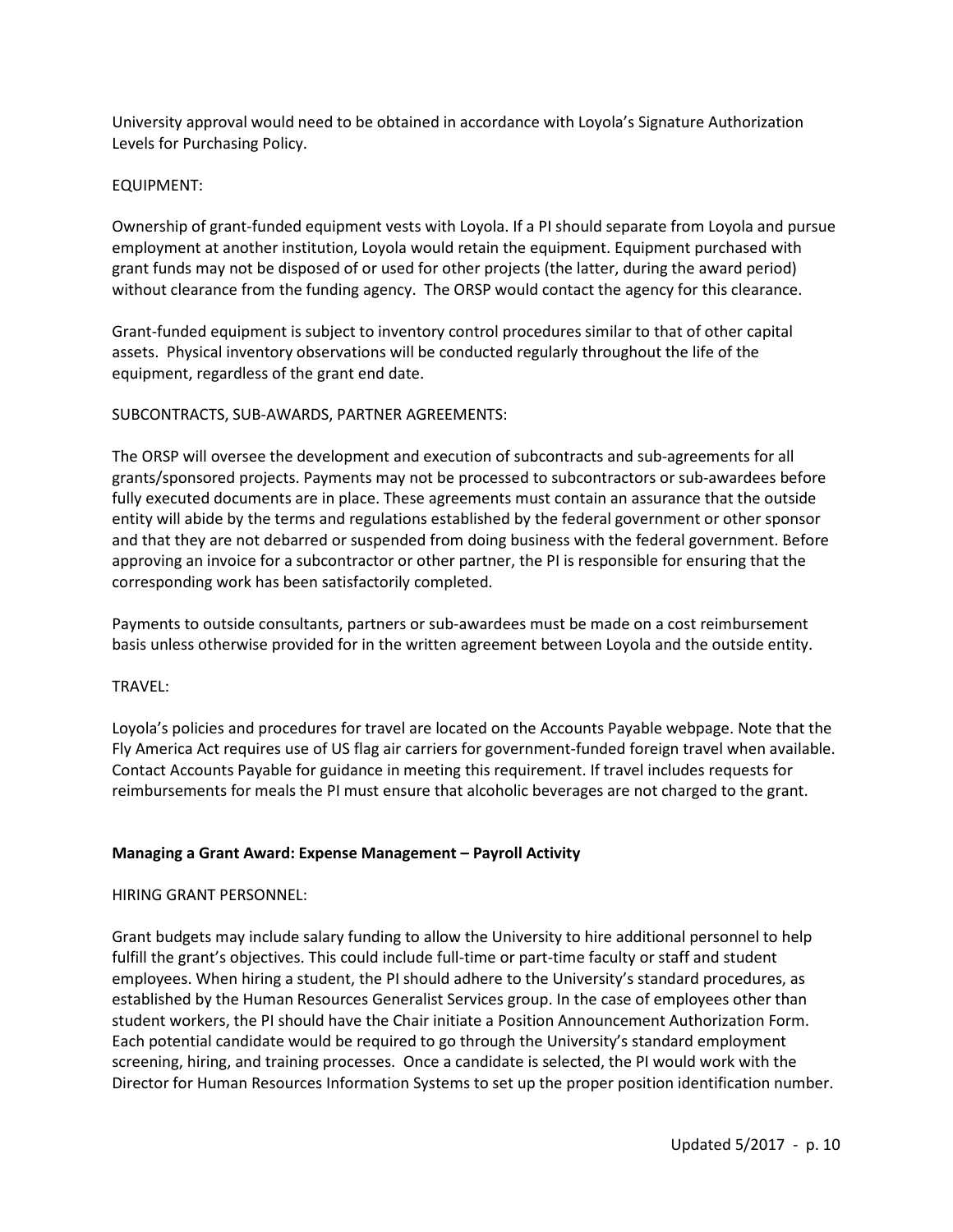It is the PI's responsibility to monitor and ensure the new employee is working in accordance with grant specifications.

## STIPEND PAYMENTS:

Grant budgets may include stipend funding which provides for supplementary compensation paid to current employees of the University for conducting additional responsibilities associated with the grant. Typically, payment is in the form of summer stipends corresponding to the effort that they will be spending on the project.

Payments to Loyola grant-funded personnel must coincide with the period of performance. The PI should notify the ORSP via email before work commences to initiate a stipend payment. The ORSP will submit the stipend request via the Web Stipend Entry Form available through WebAdvisor.

Faculty members should request summer compensation no later than early May. Following the period of performance effort reporting will be required to document that the compensation was appropriate to the level of work performed.

In some cases, for small stipend amounts, it may be preferable to pay an employee for grant-related work when the task has been satisfactorily completed.

### COURSE RELEASES:

Grant budgets may include salary support, generally to allow a PI to reduce his/her course load to allow for the time needed to perform the research or programmatic tasks funded by the grant. While approval of the course release occurs during the grant application routing process, the actual timing of the course release must be scheduled once the grant is awarded. Notification via email must be provided to the ORSP by the faculty member by September 30<sup>th</sup> for the fall semester and by December 1<sup>st</sup> for the spring semester so that course releases can be appropriately charged to the grant. The ORSP will complete the Grant-funded Course Release Form indicating that the appropriate charges can be directed to the grant and forward it to Assistant Vice President for Academic Operations, who then sends the Expenditure Transfer Request to the Controller's Office. The Controller's Office will reallocate this expense from the PI's department to the grant during the semester the course release is used. The PI is responsible for maintaining accurate time and effort records to support their course release.

#### TIME AND EFFORT REPORTING:

It is critical to maintain accurate records to support the payment to each individual working on the grant, including the PI. These records may be in the form of effort reporting, which provides after-thefact confirmation of the percentage of effort spent on government grants. If effort reporting is not required by the grant, the Employee Payment for Services Form may be sufficient if properly detailed; however, supplementary records (if kept) should be maintained to support the payment as it relates to the grant's objectives in the event the grantor requires additional details.

Effort reporting must be completed for all professional personnel who are included in the budget request for a grant or whose contribution is provided as an in-kind contribution. A report must be filed at the close of each academic semester and at the end of the summer. The Controller's Office oversees completion and monitoring of effort reporting including ensuring that charges for personnel do not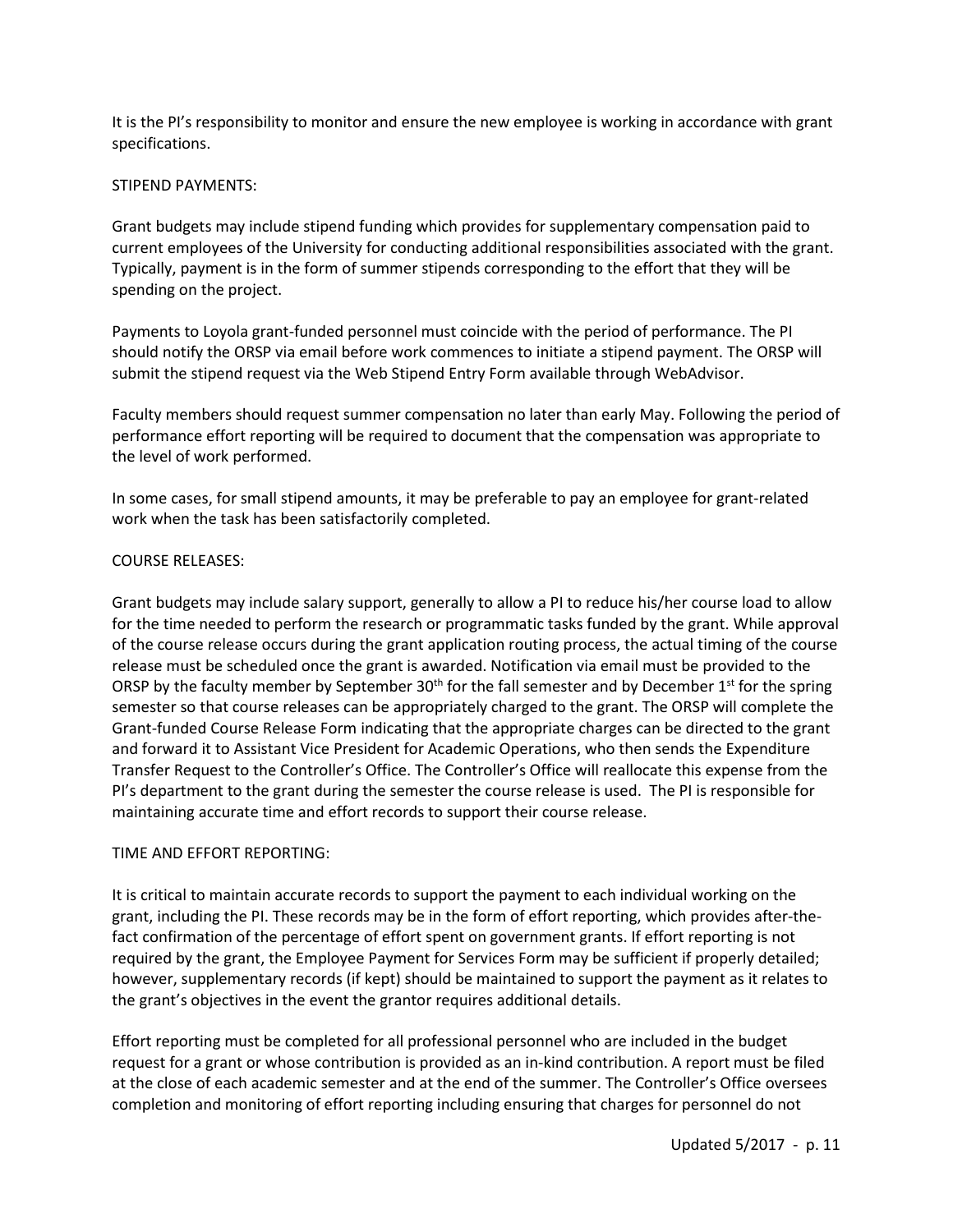exceed the effort expended over the course of the grant. They will provide the PI with copies of the [required effort](file://ad/dfs/H/SponsoredProjects/Effort%20Reporting%20Forms/effort%20reporting%20form%20SJB.doc) [reporting forms](file://ad/dfs/H/SponsoredProjects/Effort%20Reporting%20Forms/effort%20reporting%20form%20JPR.doc) at the start of the project. The PI is responsible for ensuring that effort reports are completed by the personnel (including the PI) who are working on the project. Each individual working on a project will confirm his/her effort on the project as required by the form. If necessary, the PI may serve as a confirming signature for project personnel so long as he or she has direct knowledge of an individual's effort on a project. The PI will forward the form(s) to the Controller's Office for each time period during which the project is active. Should the percentage of total effort expended on a project be less than had been requested, resulting in an overpayment to the individual, the employee will be required to refund the excess compensation. For instance, if the grant funds a payment equal to one month's salary, or 20% effort during the semester and the actual effort is less than 20%, the difference is not allowable on the grant. Depending on the circumstance, the excess expense may be applied to the department budget (if the employee is under contract or the department approves). In some circumstances, the employee may be asked to refund the difference.

## PAYROLL DETAIL IN MYBUDGET:

Due to the sensitivity surrounding employee salary information, payroll details by specific employee are not accessible in MyBudget; rather, it is broken out by pay period. If in reviewing the payroll totals by pay period differences between actual and expected are noted, please request the payroll detail by employee from the Controller's Office.

### **Managing a Grant Award: Agency Funding/Reimbursement**

Federal grant funding is typically received on a reimbursement basis, whereas private foundation grants are received in a lump-sum payment up-front, on a reimbursement basis, or based on a prescribed payment schedule. The Controller's Office is responsible for invoicing the grantor in accordance with the grant terms and will rely on the accounting records in MyBudget. It is the PI's responsibility to ensure that the activity reflected in MyBudget is correct in order to ensure accurate reporting and invoicing. For performance-based fixed-price payment arrangements, it is the PI's responsibility to notify the Controller's office that tasks are completed and eligible for billing in order for an invoice to be generated.

## **Managing a Grant Award: Matching Funds/In-kind Contributions**

During the pre-award phase in the grant proposal and routing process, matching funds and in-kind contributions may have been committed to a PI or sponsor and included in the grant proposal as additional in-house funding to support the grant's objectives. Because the University is held accountable to fulfill the commitment, quantified matching funds and in-house contributions are formally tracked in the accounting system.

The PI will work with the Controller's Office to develop a plan to accurately track the additional resources at the onset of the grant. For each expense incurred by the department that can be applied to meet the matching commitment, the PI will be responsible for providing the Controller's Office with supporting documentation. For non-payroll matching funds, a copy of the charges that can be applied (invoice, MyBudget detail, etc.) and the GL account number the charge was applied to is needed. For inkind contributions related to employee services, time sheets and detailed descriptions of work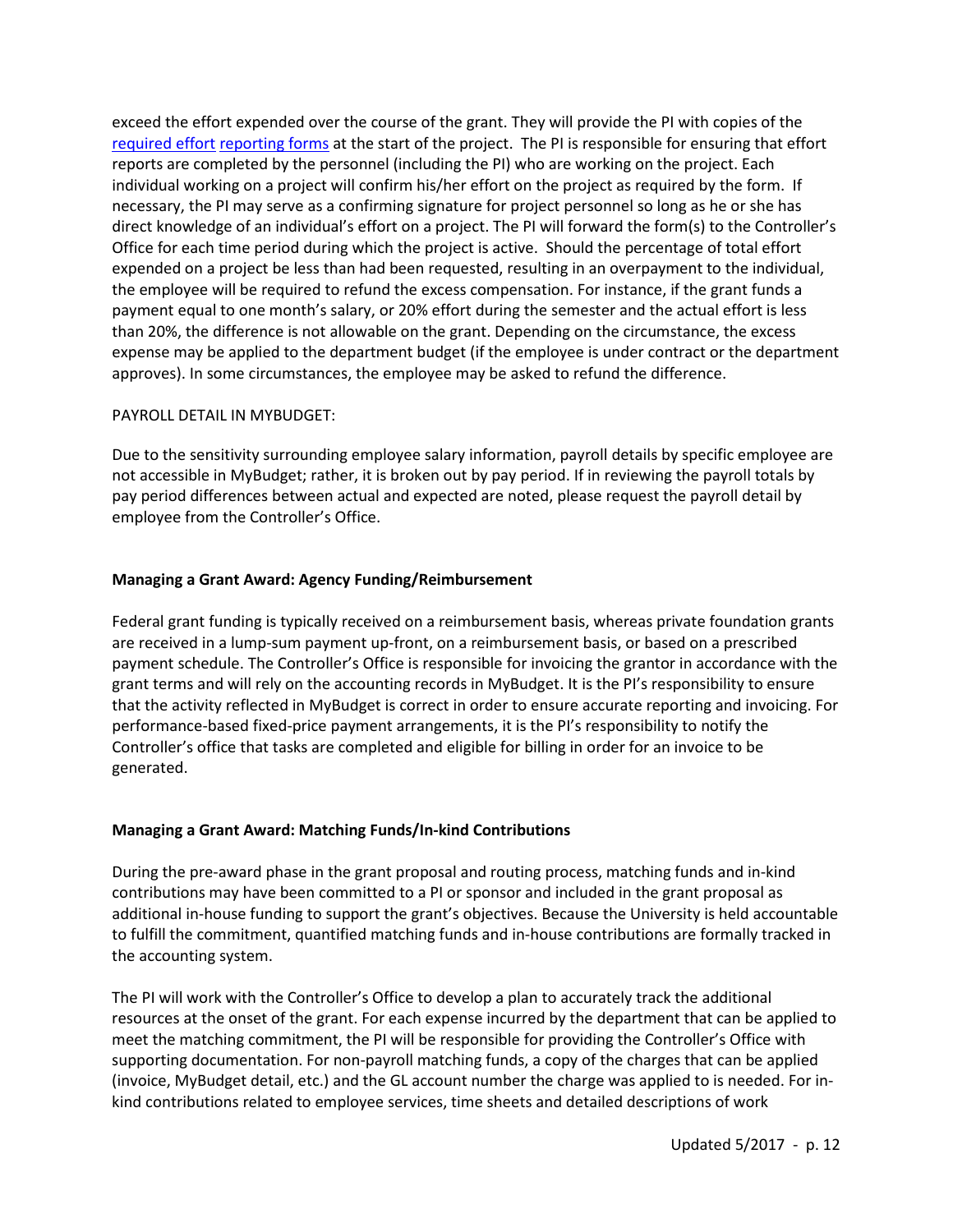performed should be provided. Cost share that is obligated for one grant may not be obligated for another grant.

## **Managing a Grant Award: Program Management**

### PROGRAMMATIC REPORTS:

Programmatic Reports provide an important opportunity to communicate the positive outcomes that have resulted from a project funded by an outside agency or organization. Through describing what has been accomplished, a programmatic report fulfills a requirement of the outside agency but also helps to build confidence in the ability of the PI and the University to perform effectively in the future. Further, some agencies will withhold funding from PIs and organizations if reports have not been submitted. Therefore, it is critical that PIs develop and timely submit carefully prepared reports. The ORSP is available to assist with the development of these reports. For grants obtained with the assistance of the Office of Corporate and Foundation Relations (OCFR), the OCFR, the PI, and the ORSP will collaborate as needed. If financial information is required as part of the report, it must be obtained from the Controller's office.

Unless the report is publicly available on-line, a copy of each progress report must be forwarded to the ORSP.

Some government agencies require that publications that result from a grant be made available to the public by posting the document on-line at a specific government-maintained website. Publications may need to acknowledge the grantor while including a disclaimer about the information contained in the publication. Guidance will be available in the grant award and grant management documents. Additional guidance may be obtained from the ORSP.

#### PROJECT EXTENSIONS:

Some grants will allow for grant period extensions. One-year no-cost extensions as well as formal extension request applications must be approved by the University. All grant extension requests should be completed 60 days prior to the original grant end date, or earlier if noted in the grant's terms and conditions. The ORSP will work with the PI to develop the extension request. If the PI receives approval of an extension request directly, it must be forwarded to the ORSP with a copy to the Controller's Office so that the grant deadline can be adjusted.

#### MAJOR PROJECT CHANGES:

Significant changes to a project, such as: change in scope, PI, PI's effort, subcontracts, etc., may require communication with the grantor. Contact the ORSP for guidance on how to proceed.

#### **Managing a Grant Award: Approaching Close-out**

The final months of a grant project are crucial to its successful completion. From a financial standpoint, it is crucial that all charges incurred during the project period are reasonable, allowable, allocable, and consistent with the policies established by the grantor and University as well as federal requirements.